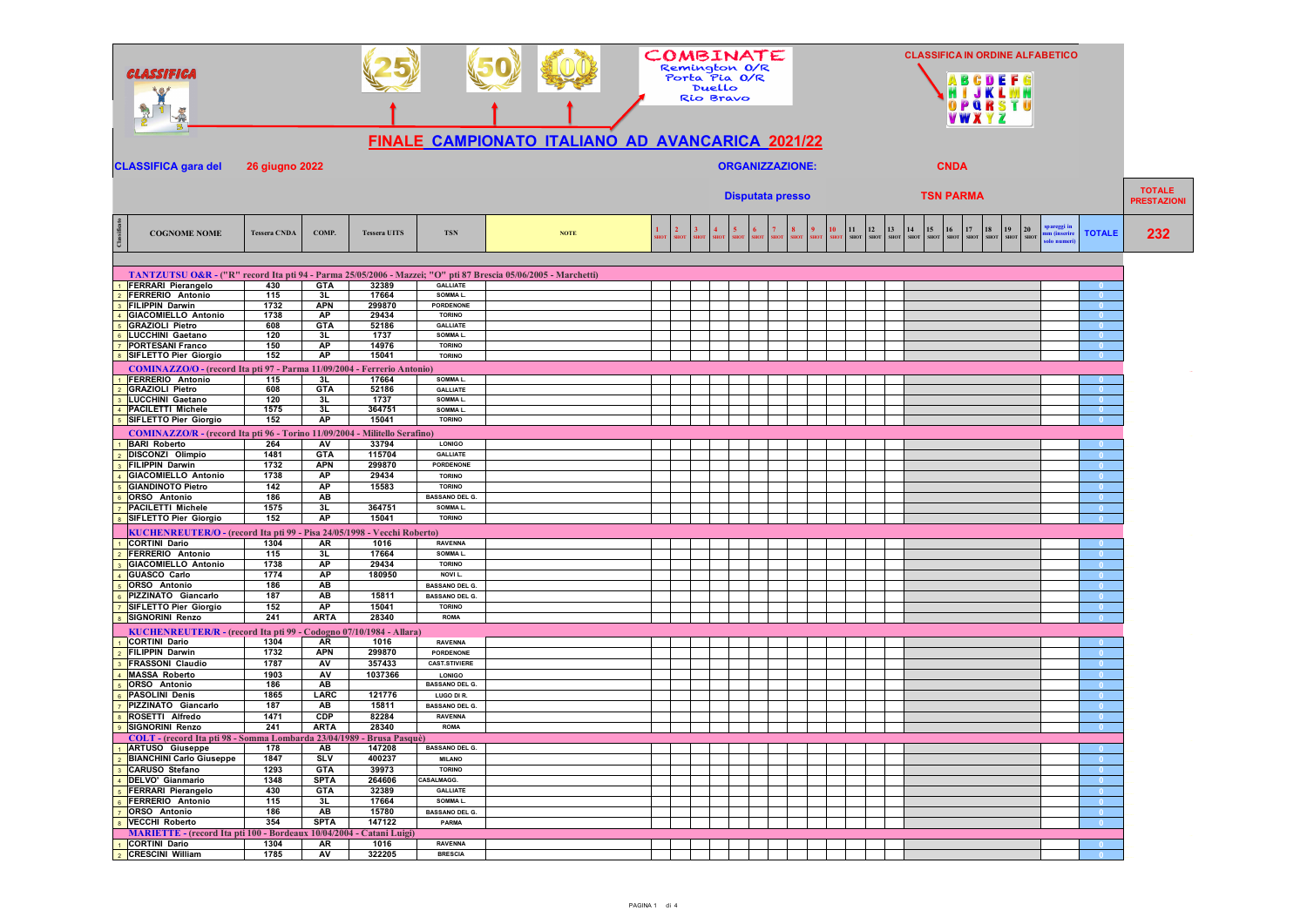| <b>MONTANARI Monica</b>                                                                  | 1794      | LARC        | 80226                              | <b>FAENZA</b>                                                          |                                                                                                                           |  |                                   |  |  |  |                                   |  |  |        |
|------------------------------------------------------------------------------------------|-----------|-------------|------------------------------------|------------------------------------------------------------------------|---------------------------------------------------------------------------------------------------------------------------|--|-----------------------------------|--|--|--|-----------------------------------|--|--|--------|
| <b>ORSO</b> Antonio                                                                      | 186       | AB          |                                    | <b>BASSANO DEL G</b>                                                   |                                                                                                                           |  |                                   |  |  |  |                                   |  |  |        |
| <b>PASOLINI Denis</b>                                                                    | 1865      | LARC        | 121776                             | LUGO DI R.                                                             |                                                                                                                           |  |                                   |  |  |  |                                   |  |  |        |
| PIZZINATO Giancarlo                                                                      | 187       | AB          | 15811                              | <b>BASSANO DEL G.</b>                                                  |                                                                                                                           |  |                                   |  |  |  |                                   |  |  |        |
| PIZZINATO Nicola                                                                         | 1883      | AB          | 975824                             | <b>BASSANO DEL G.</b>                                                  |                                                                                                                           |  |                                   |  |  |  |                                   |  |  |        |
| <b>SIGNORINI Renzo</b>                                                                   | 241       | <b>ARTA</b> | 28340                              | <b>ROMA</b>                                                            |                                                                                                                           |  |                                   |  |  |  |                                   |  |  |        |
|                                                                                          |           |             |                                    |                                                                        |                                                                                                                           |  |                                   |  |  |  |                                   |  |  |        |
| S&W (15 colpi) - (record Ita pti 139 - Somma Lombarda 09/05/2004 - Vedani Alfredo)       |           |             |                                    |                                                                        |                                                                                                                           |  |                                   |  |  |  |                                   |  |  |        |
| DISCONZI Olimpio                                                                         | 1481      | <b>GTA</b>  | 115704                             | <b>GALLIATE</b>                                                        |                                                                                                                           |  |                                   |  |  |  |                                   |  |  |        |
| <b>FAVALLI Alberto</b>                                                                   | 113       | 3L          | 17659                              |                                                                        |                                                                                                                           |  |                                   |  |  |  |                                   |  |  |        |
| <b>FERRARI Pierangelo</b>                                                                | 430       | <b>GTA</b>  | 32389                              | <b>GALLIATE</b>                                                        |                                                                                                                           |  |                                   |  |  |  |                                   |  |  |        |
| <b>GIACOMIELLO Antonio</b>                                                               | 1738      | AP          | 29434                              | <b>TORINO</b>                                                          |                                                                                                                           |  |                                   |  |  |  |                                   |  |  |        |
| PIZZINATO Giancarlo                                                                      | 187       | AB          | 15811                              | <b>BASSANO DEL G.</b>                                                  |                                                                                                                           |  |                                   |  |  |  |                                   |  |  |        |
| ROSETTI Alfredo                                                                          | 1471      | CDP         | 82284                              | <b>RAVENNA</b>                                                         |                                                                                                                           |  |                                   |  |  |  |                                   |  |  |        |
| <b>SIMONE Angelo</b>                                                                     | 1016      | AP          | 15144                              | <b>TORINO</b>                                                          |                                                                                                                           |  |                                   |  |  |  |                                   |  |  |        |
|                                                                                          |           |             |                                    |                                                                        |                                                                                                                           |  |                                   |  |  |  |                                   |  |  |        |
| <b>TARTAGNI Daniele</b>                                                                  | 767       | AR          | 1005                               | <b>RAVENNA</b>                                                         |                                                                                                                           |  |                                   |  |  |  |                                   |  |  |        |
| <b>DONALD MALSON</b>                                                                     |           |             |                                    | /O (record Ita pti 85 - Somma Lombarda 09/05/2010 - Ferrerio Antonio). | (COLT 50 mt)                                                                                                              |  |                                   |  |  |  |                                   |  |  |        |
| <b>DI MARE Francesco</b>                                                                 | 1813      | <b>GTA</b>  | 308968                             | <b>GALLIATE</b>                                                        |                                                                                                                           |  |                                   |  |  |  |                                   |  |  |        |
| <b>FARNETI Gabriele</b>                                                                  | 1285      | CP          | 39973                              | <b>FORLI</b>                                                           |                                                                                                                           |  |                                   |  |  |  |                                   |  |  |        |
| <b>FERRARI Pierangelo</b>                                                                | 430       | <b>GTA</b>  | 32389                              | <b>GALLIATE</b>                                                        |                                                                                                                           |  |                                   |  |  |  |                                   |  |  |        |
| <b>GRAZIOLI Pietro</b>                                                                   | 608       | <b>GTA</b>  | 52186                              | <b>GALLIATE</b>                                                        |                                                                                                                           |  |                                   |  |  |  |                                   |  |  |        |
| <b>DONALD MALSON/R - (record Ita pti 87</b>                                              |           |             | Roma 05/04/2009 - Signorini Renzo) |                                                                        | (Mariette 50 mt)                                                                                                          |  |                                   |  |  |  |                                   |  |  |        |
| <b>BARI Roberto</b>                                                                      | 264       | AV          | 33794                              | <b>LONIGO</b>                                                          |                                                                                                                           |  |                                   |  |  |  |                                   |  |  |        |
|                                                                                          |           |             |                                    |                                                                        |                                                                                                                           |  |                                   |  |  |  |                                   |  |  |        |
| <b>CRESCINI William</b>                                                                  | 1785      | AV          | 322205                             | <b>BRESCIA</b>                                                         |                                                                                                                           |  |                                   |  |  |  |                                   |  |  |        |
| <b>CRICONIA Cristiano</b>                                                                | 1691      | <b>GTA</b>  | 38228                              | <b>GALLIATE</b>                                                        |                                                                                                                           |  |                                   |  |  |  |                                   |  |  |        |
| DISCONZI Olimpio                                                                         | 1481      | <b>GTA</b>  | 115704                             | <b>GALLIATE</b>                                                        |                                                                                                                           |  |                                   |  |  |  |                                   |  |  |        |
| <b>MASSA Roberto</b>                                                                     | 1903      | AV          | 1037366                            | <b>CAST.STIVIERE</b>                                                   |                                                                                                                           |  |                                   |  |  |  |                                   |  |  |        |
| <b>MONTANARI Monica</b>                                                                  | 1794      | LARC        | 80226                              | FAENZA                                                                 |                                                                                                                           |  |                                   |  |  |  |                                   |  |  |        |
| PIZZINATO Giancarlo                                                                      | 187       | AB          | 15811                              | <b>BASSANO DEL G.</b>                                                  |                                                                                                                           |  |                                   |  |  |  |                                   |  |  |        |
| <b>SIGNORINI Renzo</b>                                                                   | 241       | <b>ARTA</b> | 28340                              | <b>ROMA</b>                                                            |                                                                                                                           |  |                                   |  |  |  |                                   |  |  | - 0    |
| <b>VESCOVI Giuseppe</b>                                                                  | 1283      | AB          | 70110                              | THIENE                                                                 |                                                                                                                           |  |                                   |  |  |  |                                   |  |  |        |
|                                                                                          |           |             |                                    |                                                                        |                                                                                                                           |  |                                   |  |  |  |                                   |  |  |        |
| REMINGTON /O - (record Ita pti 176 - Agna 10/05/2012)                                    |           |             |                                    |                                                                        | Vedani Alfredo) (Colt 25 mt + D. Malson/O 50 mt)                                                                          |  | <b>COPIARE I RIS. DI COLT</b>     |  |  |  | <b>COPIARE I RIS. DI MALSON/C</b> |  |  |        |
| <b>FERRARI Pierangelo</b>                                                                | 430       | <b>GTA</b>  | 32389                              | <b>GALLIATE</b>                                                        | CAMPIONE ITALIANO - FINALE NON PREVISTA, IL TITOLO VIENE ASSEGNATO SULLA MEDIA DEI MIGLIORI 3 RISULTATI (vds art. 203)    |  |                                   |  |  |  |                                   |  |  | 156,33 |
| <b>FARNETI Gabriele</b>                                                                  | 1285      | CDP         | 39973                              | <b>FORLI</b>                                                           |                                                                                                                           |  |                                   |  |  |  |                                   |  |  | 130.67 |
| <b>GRAZIOLI Pietro</b>                                                                   | 608       | <b>GTA</b>  | 52186                              | <b>GALLIATE</b>                                                        |                                                                                                                           |  |                                   |  |  |  |                                   |  |  | 120,33 |
| REMINGTON /R - (record Ita pti 180 - Roma 04/03/2012                                     |           |             |                                    |                                                                        | Signorini Renzo) (Mariette 25 mt + D. Malson/R 50 mt)                                                                     |  | <b>COPIARE I RIS. DI MARIETTE</b> |  |  |  | <b>COPIARE I RIS. DI MALSON/R</b> |  |  |        |
| <b>MASSA Roberto</b>                                                                     | 1903      | AV          | 1037366                            | <b>CAST.STIVIERE</b>                                                   | CAMPIONE ITALIANO - FINALE NON PREVISTA, IL TITOLO VIENE ASSEGNATO SULLA MEDIA DEI MIGLIORI 3 RISULTATI (vds art. 203)    |  |                                   |  |  |  |                                   |  |  | 171,33 |
| PIZZINATO Giancarlo                                                                      | 187       | AB          | 15811                              | <b>BASSANO DEL G.</b>                                                  |                                                                                                                           |  |                                   |  |  |  |                                   |  |  | 170,67 |
| <b>MONTANARI Monica</b>                                                                  | 1794      | LARC        | 80226                              | FAENZA                                                                 |                                                                                                                           |  |                                   |  |  |  |                                   |  |  | 165,67 |
|                                                                                          |           |             |                                    |                                                                        |                                                                                                                           |  |                                   |  |  |  |                                   |  |  |        |
|                                                                                          |           |             |                                    |                                                                        |                                                                                                                           |  |                                   |  |  |  |                                   |  |  |        |
| HIZADAY O&R - ("R" record Ita pti 98 - Lucca 14/02/2010 - Castegnaro Manuele; "O" pti =) |           |             |                                    |                                                                        |                                                                                                                           |  |                                   |  |  |  |                                   |  |  |        |
| <b>BERIA Alberto</b>                                                                     | 373       | <b>GTA</b>  | 100412                             | <b>GALLIATE</b>                                                        | 1 SOLO CONCORRENTE QUALIFICATO, NON SI DA LUOGO NE ALLA FINALE NE ALL'ASSEGNAZIONE DEL TITOLO (vds art. 203)              |  |                                   |  |  |  |                                   |  |  |        |
| TANEGASHIMA O&R-("R"                                                                     | record It |             | ti 99 - Codogno 24/02/20           |                                                                        | 2 - Ardesi; "O" pti 92 - Milano 19/03/1995 - Gall                                                                         |  |                                   |  |  |  |                                   |  |  |        |
| <b>BERIA Alberto</b>                                                                     | 373       | <b>GTA</b>  | 100412                             | <b>GALLIATE</b>                                                        |                                                                                                                           |  |                                   |  |  |  |                                   |  |  |        |
| <b>CEREDI Luca</b>                                                                       | 1740      | <b>CDP</b>  | 31906                              | FORLI                                                                  |                                                                                                                           |  |                                   |  |  |  |                                   |  |  |        |
| <b>GIACOMELLI Claudio</b>                                                                | 486       | AV          | 32112                              | <b>LONIGO</b>                                                          |                                                                                                                           |  |                                   |  |  |  |                                   |  |  |        |
|                                                                                          |           |             |                                    | COLDRANO                                                               |                                                                                                                           |  |                                   |  |  |  |                                   |  |  |        |
| PLATZGUMMER Kurt                                                                         | 490       | AV          | 60043                              |                                                                        |                                                                                                                           |  |                                   |  |  |  |                                   |  |  |        |
| <b>PORTESANI Franco</b>                                                                  | 150       | AP          | 14976                              | <b>TORINO</b>                                                          |                                                                                                                           |  |                                   |  |  |  |                                   |  |  |        |
| <b>SEVERI Carlo</b>                                                                      | 1288      | CDP         | 102376                             | <b>FORLI</b>                                                           |                                                                                                                           |  |                                   |  |  |  |                                   |  |  |        |
|                                                                                          |           |             |                                    |                                                                        | LIPSIA O&R - ("R" record Ita pti 85 - Codogno 04/04/1993 - Ferremi; "O" pti 91 Somma Lombardo 20/05/2001 - Allegri)       |  |                                   |  |  |  |                                   |  |  |        |
| <b>CAPONE Massimo</b>                                                                    | 227       | <b>ARTA</b> | 26981                              | <b>ROMA</b>                                                            | CAMPIONE ITALIANO - NON SI DA LUOGO A FINALE IL TITOLO VIENE ASSEGNATO SULLA MEDIA DEI MIGLIORI 3 RISULTATI (vds art. 20: |  |                                   |  |  |  |                                   |  |  | 79,33  |
| <b>LAURENTI Luca</b>                                                                     | 1352      | AV          | 90574                              | <b>LONIGO</b>                                                          |                                                                                                                           |  |                                   |  |  |  |                                   |  |  | 53,33  |
| MIQUELET/O - (record Ita pti 96 - Somma Lombardo 10/05/2009 - Allegri Bruno)             |           |             |                                    |                                                                        |                                                                                                                           |  |                                   |  |  |  |                                   |  |  |        |
| <b>CAPONE Massimo</b>                                                                    | 227       | <b>ARTA</b> | 26981                              | <b>ROMA</b>                                                            |                                                                                                                           |  |                                   |  |  |  |                                   |  |  |        |
| FREZZOLINI Ernesto                                                                       | 799       | <b>ARTA</b> | 80535                              | <b>ROMA</b>                                                            |                                                                                                                           |  |                                   |  |  |  |                                   |  |  |        |
| <b>PORTESANI Franco</b>                                                                  | 150       | AP          | 14976                              | <b>TORINO</b>                                                          |                                                                                                                           |  |                                   |  |  |  |                                   |  |  |        |
|                                                                                          |           |             |                                    |                                                                        |                                                                                                                           |  |                                   |  |  |  |                                   |  |  |        |
| <b>TRIOLO Giorgio</b>                                                                    | 458       | CAR-S       | 31621                              | SPOLETO                                                                |                                                                                                                           |  |                                   |  |  |  |                                   |  |  |        |
| <b>VALERI Antonio</b>                                                                    | 242       | <b>ARTA</b> | 28480                              | <b>ROMA</b>                                                            |                                                                                                                           |  |                                   |  |  |  |                                   |  |  |        |
| MIQUELET R - ("R" record Ita pti 95 - Parma 03/09/1995 - Benvenuti)                      |           |             |                                    |                                                                        |                                                                                                                           |  |                                   |  |  |  |                                   |  |  |        |
| <b>CAPONE Massimo</b>                                                                    | 227       | <b>ARTA</b> | 26981                              | <b>ROMA</b>                                                            |                                                                                                                           |  |                                   |  |  |  |                                   |  |  |        |
| <b>CARGNINO Giuseppe</b>                                                                 | 1815      | AP          | 15193                              | <b>TORINO</b>                                                          |                                                                                                                           |  |                                   |  |  |  |                                   |  |  |        |
| <b>FELICI Sandro</b>                                                                     | 1814      | AP          | 389475                             | <b>TORINO</b>                                                          |                                                                                                                           |  |                                   |  |  |  |                                   |  |  |        |
| FUSERIO Giovanni                                                                         | 117       | <b>SLV</b>  | 21483                              | <b>PAVIA</b>                                                           |                                                                                                                           |  |                                   |  |  |  |                                   |  |  |        |
| <b>LAURENTI Luca</b>                                                                     | 1352      | AV          | 90574                              | <b>LONIGO</b>                                                          |                                                                                                                           |  |                                   |  |  |  |                                   |  |  |        |
|                                                                                          |           |             |                                    |                                                                        |                                                                                                                           |  |                                   |  |  |  |                                   |  |  |        |
| <b>PORTESANI Franco</b>                                                                  | 150       | AP          | 14976                              | <b>TORINO</b>                                                          |                                                                                                                           |  |                                   |  |  |  |                                   |  |  |        |
| <b>SIMONE Angelo</b>                                                                     | 1016      | AP          | 15144                              | <b>TORINO</b>                                                          |                                                                                                                           |  |                                   |  |  |  |                                   |  |  |        |
| PENNSYLVANIA/O - (record Ita pti 96 - Asiago 11/07/2021 - Facchini Edmondo)              |           |             |                                    |                                                                        |                                                                                                                           |  |                                   |  |  |  |                                   |  |  |        |
|                                                                                          | 440       |             |                                    |                                                                        |                                                                                                                           |  |                                   |  |  |  |                                   |  |  |        |
| PENNSYLVANIA R - ("R" record Ita pti 98 - Faenza 29/10/2017                              |           |             |                                    |                                                                        |                                                                                                                           |  |                                   |  |  |  |                                   |  |  |        |
| <b>CEREDI Luca</b>                                                                       | 1740      | CDP         | 31906                              | FORLI                                                                  |                                                                                                                           |  |                                   |  |  |  |                                   |  |  |        |
| 2 FACCHINI Edmondo                                                                       | 440       | LARC        | 7057                               | <b>FAENZA</b>                                                          |                                                                                                                           |  |                                   |  |  |  |                                   |  |  | n      |
|                                                                                          |           |             |                                    |                                                                        |                                                                                                                           |  |                                   |  |  |  |                                   |  |  |        |
| <b>FELICI Sandro</b>                                                                     | 1814      | <b>AP</b>   | 389475                             | <b>TORINO</b>                                                          |                                                                                                                           |  |                                   |  |  |  |                                   |  |  |        |
| <b>GIACOMELLI Claudio</b>                                                                | 486       | AV          | 32112                              | <b>LONIGO</b>                                                          |                                                                                                                           |  |                                   |  |  |  |                                   |  |  |        |
| <b>GIULIANI</b> Massimo                                                                  | 1756      | <b>LARC</b> | 330223                             | <b>FAENZA</b>                                                          |                                                                                                                           |  |                                   |  |  |  |                                   |  |  | - 0    |
| <b>MAGNANI Sergio</b>                                                                    | 1925      | AP          |                                    | <b>TORINO</b>                                                          |                                                                                                                           |  |                                   |  |  |  |                                   |  |  |        |
| <b>SEVERI Carlo</b>                                                                      | 1288      | CDP         | 102376                             | <b>FORLI</b>                                                           |                                                                                                                           |  |                                   |  |  |  |                                   |  |  |        |
| <b>VACCHERI Marco</b>                                                                    | 641       | AP          | 26649                              | <b>TORINO</b>                                                          |                                                                                                                           |  |                                   |  |  |  |                                   |  |  |        |
| GUARDIA NAZIONALE - (record Ita pti 93 - Somma Lombardo 11/05/1997 - Lo Tauro)           |           |             |                                    |                                                                        |                                                                                                                           |  |                                   |  |  |  |                                   |  |  |        |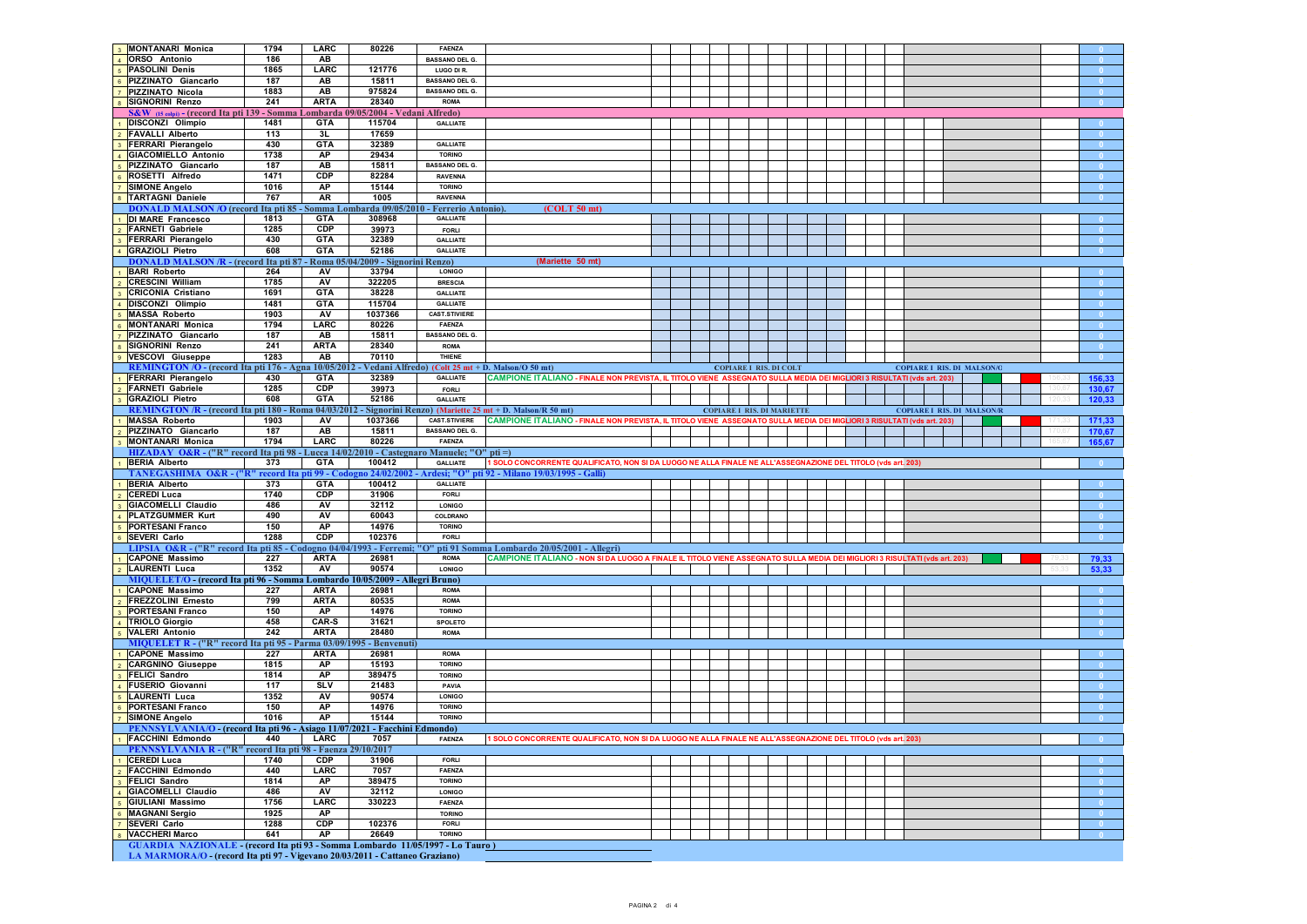| <b>BIANCHINI Carlo Giuseppe</b>                                                                                                  | 1847        | SLV                 | 400237                                  | <b>MILANO</b>          |                                                                                                                                                        |  |                                           |  |  |                                       |                  |
|----------------------------------------------------------------------------------------------------------------------------------|-------------|---------------------|-----------------------------------------|------------------------|--------------------------------------------------------------------------------------------------------------------------------------------------------|--|-------------------------------------------|--|--|---------------------------------------|------------------|
| <b>BURATTIN Antonio</b>                                                                                                          | 1553        | AV                  | 4819                                    | <b>LONIGO</b>          |                                                                                                                                                        |  |                                           |  |  |                                       |                  |
| <b>CATTANEO Graziano</b>                                                                                                         | 380         | <b>SLV</b>          | 2313                                    | <b>MILANO</b>          |                                                                                                                                                        |  |                                           |  |  |                                       |                  |
| <b>LAVARONE Beniamino</b>                                                                                                        | 272         | AV                  | 33723                                   | <b>LONIGO</b>          |                                                                                                                                                        |  |                                           |  |  |                                       |                  |
| LUCCHELLI Sergio                                                                                                                 | 639         | AP                  | 14925                                   | <b>TORINO</b>          |                                                                                                                                                        |  |                                           |  |  |                                       |                  |
| <b>OLANTE Walter</b>                                                                                                             | 1381        | <b>LDV</b>          | 280164                                  | <b>FAENZA</b>          |                                                                                                                                                        |  |                                           |  |  |                                       |                  |
| 7 TIVELLI Adriana                                                                                                                | 221         | <b>APN</b>          | 50992                                   | COPPARO                |                                                                                                                                                        |  |                                           |  |  |                                       |                  |
|                                                                                                                                  | 1894        | <b>SPTA</b>         |                                         |                        |                                                                                                                                                        |  |                                           |  |  |                                       |                  |
| 8 VICINI Andrea                                                                                                                  |             |                     | 119828                                  | PARMA                  |                                                                                                                                                        |  |                                           |  |  |                                       |                  |
| LA MARMORA R - ("R"record Ita pti 97 - Santarcangelo 14/09/2008 - Galli Sergio)                                                  |             |                     |                                         |                        |                                                                                                                                                        |  |                                           |  |  |                                       |                  |
| <b>CEREDI Luca</b>                                                                                                               | 1740        | <b>CDP</b>          | 31906                                   | <b>FORLI</b>           |                                                                                                                                                        |  |                                           |  |  |                                       |                  |
| DE CANDIDO Claudio                                                                                                               | 1883        | AP                  | 322727                                  | <b>MILANO</b>          |                                                                                                                                                        |  |                                           |  |  |                                       |                  |
| <b>FACCHINI Edmondo</b>                                                                                                          | 440         | LARC                | 7057                                    | <b>FAENZA</b>          |                                                                                                                                                        |  |                                           |  |  |                                       |                  |
| <b>FELICI Sandro</b>                                                                                                             | 1814        | <b>AP</b>           | 389475                                  | <b>TORINO</b>          |                                                                                                                                                        |  |                                           |  |  |                                       |                  |
| <b>GIULIANI Massimo</b>                                                                                                          | 1756        | LARC                | 330223                                  | <b>FAENZA</b>          |                                                                                                                                                        |  |                                           |  |  |                                       |                  |
| <b>MAGNANI Sergio</b>                                                                                                            | 1925        | AP                  |                                         | <b>TORINO</b>          |                                                                                                                                                        |  |                                           |  |  |                                       |                  |
|                                                                                                                                  |             |                     |                                         |                        |                                                                                                                                                        |  |                                           |  |  |                                       |                  |
| PESAVENTO Mauro                                                                                                                  | 1895        | AV                  | 580859                                  | <b>ASIAGO</b>          |                                                                                                                                                        |  |                                           |  |  |                                       |                  |
| PESAVENTO Michele                                                                                                                | 1896        | AV                  | 862012                                  | <b>ASIAGO</b>          |                                                                                                                                                        |  |                                           |  |  |                                       |                  |
| TIVELLI Adriana                                                                                                                  | 221         | <b>APN</b>          | 50992                                   | COPPARO                |                                                                                                                                                        |  |                                           |  |  |                                       |                  |
| VETTERLI/O - (record Ita pti 100 - Torino 14/05/1995 - Figini)                                                                   |             |                     |                                         |                        |                                                                                                                                                        |  |                                           |  |  |                                       |                  |
| <b>BIANCHINI Carlo Giuseppe</b>                                                                                                  | 1847        | <b>SLV</b>          | 400237                                  | <b>MILANO</b>          |                                                                                                                                                        |  |                                           |  |  |                                       |                  |
| FELICI Sandro                                                                                                                    | 1814        | АP                  | 389475                                  | <b>TORINO</b>          |                                                                                                                                                        |  |                                           |  |  |                                       |                  |
| <b>GIACOPELLI Cesare</b>                                                                                                         | 614         | <b>SPTA</b>         | 300106                                  | PARMA                  |                                                                                                                                                        |  |                                           |  |  |                                       |                  |
|                                                                                                                                  |             |                     |                                         |                        |                                                                                                                                                        |  |                                           |  |  |                                       |                  |
| LUCCHELLI Sergio                                                                                                                 | 639         | AP                  | 14925                                   | <b>TORINO</b>          |                                                                                                                                                        |  |                                           |  |  |                                       |                  |
| <b>MAGNANI Sergio</b>                                                                                                            | 1925        | AP                  |                                         | <b>TORINO</b>          |                                                                                                                                                        |  |                                           |  |  |                                       |                  |
| <b>OLANTE Walter</b>                                                                                                             | 1381        | <b>LDV</b>          | 280164                                  | <b>FAENZA</b>          |                                                                                                                                                        |  |                                           |  |  |                                       |                  |
| ROSATI Fabrizio                                                                                                                  | 1022        | <b>SPTA</b>         | 794                                     | PARMA                  |                                                                                                                                                        |  |                                           |  |  |                                       |                  |
| <b>TIVELLI</b> Adriana                                                                                                           | 221         | <b>APN</b>          | 50992                                   | COPPARO                |                                                                                                                                                        |  |                                           |  |  |                                       |                  |
| VETTERLI/R - (record Ita pti 100 - Milano 10/03/1996 - Figini)                                                                   |             |                     |                                         |                        |                                                                                                                                                        |  |                                           |  |  |                                       |                  |
| <b>FACCHINI Edmondo</b>                                                                                                          |             | LARC                |                                         | <b>FAENZA</b>          |                                                                                                                                                        |  |                                           |  |  |                                       |                  |
|                                                                                                                                  | 440         |                     | 7057                                    |                        |                                                                                                                                                        |  |                                           |  |  |                                       |                  |
| <b>FELICI Sandro</b>                                                                                                             | 1814        | <b>AP</b>           | 389475                                  | <b>TORINO</b>          |                                                                                                                                                        |  |                                           |  |  |                                       |                  |
| GIACOPELLI Cesare                                                                                                                | 614         | <b>SPTA</b>         | 300106                                  | PARMA                  |                                                                                                                                                        |  |                                           |  |  |                                       |                  |
| <b>GIULIANI Massimo</b>                                                                                                          | 1756        | LARC                | 330223                                  | <b>FAENZA</b>          |                                                                                                                                                        |  |                                           |  |  |                                       |                  |
| PESAVENTO Mauro                                                                                                                  | 1895        | AV                  | 580859                                  | <b>ASIAGO</b>          |                                                                                                                                                        |  |                                           |  |  |                                       |                  |
| SEVERI Carlo                                                                                                                     | 1288        | CDP                 | 102376                                  | <b>FORLI</b>           |                                                                                                                                                        |  |                                           |  |  |                                       |                  |
| <b>VACCHERI Marco</b>                                                                                                            | 641         | AP                  | 26649                                   | <b>TORINO</b>          |                                                                                                                                                        |  |                                           |  |  |                                       |                  |
|                                                                                                                                  |             |                     |                                         |                        |                                                                                                                                                        |  |                                           |  |  |                                       |                  |
| VICINI Andrea                                                                                                                    | 1894        | <b>SPTA</b>         | 119828                                  | PARMA                  |                                                                                                                                                        |  |                                           |  |  |                                       |                  |
|                                                                                                                                  |             |                     |                                         |                        |                                                                                                                                                        |  |                                           |  |  |                                       |                  |
| BENCH-REST 50 MT (record Ita pti 99 - Galliate 06/09/2020 - Torrini Carlo)                                                       |             |                     |                                         |                        |                                                                                                                                                        |  |                                           |  |  |                                       |                  |
| <b>ALETTI Angelo</b>                                                                                                             | 102         | <b>GTA</b>          |                                         | <b>GALLIATE</b>        |                                                                                                                                                        |  |                                           |  |  |                                       |                  |
| <b>BORGHINI Angelo</b>                                                                                                           | 1803        | <b>SPTA</b>         | 20620                                   | PARMA                  |                                                                                                                                                        |  |                                           |  |  |                                       |                  |
| <b>CASADEI Valerio</b>                                                                                                           | 1677        | <b>CDP</b>          | 282639                                  | <b>FORLI</b>           |                                                                                                                                                        |  |                                           |  |  |                                       |                  |
| <b>CASUCCI Giuliana</b>                                                                                                          | 110         | <b>LDV</b>          | 27114                                   | <b>FAENZA</b>          |                                                                                                                                                        |  |                                           |  |  |                                       |                  |
|                                                                                                                                  |             |                     |                                         |                        |                                                                                                                                                        |  |                                           |  |  |                                       |                  |
| <b>CATTANEO Graziano</b>                                                                                                         | 380         | <b>SLV</b>          | 2313                                    | <b>MILANO</b>          |                                                                                                                                                        |  |                                           |  |  |                                       |                  |
| <b>FUSERIO Giovanni</b>                                                                                                          | 64          | <b>SLV</b>          | 21483                                   | PAVIA                  |                                                                                                                                                        |  |                                           |  |  |                                       |                  |
| ROPA Lorenzo                                                                                                                     | 946         | CAR                 | 18902                                   | <b>SASSUOLO</b>        |                                                                                                                                                        |  |                                           |  |  |                                       |                  |
| <b>SEVERI Carlo</b>                                                                                                              | 1288        | <b>CDP</b>          | 102376                                  | <b>FORLI</b>           |                                                                                                                                                        |  |                                           |  |  |                                       |                  |
| BENCH-REST 100 mt. (record Ita pti 98                                                                                            |             |                     | Forlì' 09/05/2021 - De Candido Claudio) |                        |                                                                                                                                                        |  |                                           |  |  |                                       |                  |
| <b>ANDREOLI Antonio</b>                                                                                                          | 1032        | CAR                 | 148058                                  | SANTARCANG.            |                                                                                                                                                        |  |                                           |  |  |                                       |                  |
| <b>BIANCHINI Carlo Giuseppe</b>                                                                                                  | 1847        | <b>SLV</b>          | 400237                                  | <b>MILANO</b>          |                                                                                                                                                        |  |                                           |  |  |                                       |                  |
|                                                                                                                                  |             | CDP                 | 282639                                  | <b>FORLI</b>           |                                                                                                                                                        |  |                                           |  |  |                                       |                  |
| 3 CASADEI Valerio                                                                                                                | 1677        |                     |                                         |                        |                                                                                                                                                        |  |                                           |  |  |                                       |                  |
| CATTANEO Graziano                                                                                                                | 380         | <b>SLV</b>          | 2313                                    | <b>MILANO</b>          |                                                                                                                                                        |  |                                           |  |  |                                       |                  |
| DE CANDIDO Claudio                                                                                                               | 1883        | AP                  | 322727                                  | <b>MILANO</b>          |                                                                                                                                                        |  |                                           |  |  |                                       |                  |
| <b>FLOREANI Claudio</b>                                                                                                          | 1786        | AV                  | 327411                                  | COLDRANO               |                                                                                                                                                        |  |                                           |  |  |                                       |                  |
|                                                                                                                                  |             |                     |                                         |                        |                                                                                                                                                        |  |                                           |  |  |                                       |                  |
| <b>FUSERIO Giovanni</b>                                                                                                          | 64          | <b>SLV</b>          | 21483                                   | <b>PAVIA</b>           |                                                                                                                                                        |  |                                           |  |  |                                       |                  |
|                                                                                                                                  |             |                     |                                         |                        |                                                                                                                                                        |  |                                           |  |  |                                       |                  |
| ROPA Lorenzo                                                                                                                     | 946         | CAR                 | 18902                                   | <b>SASSUOLO</b>        |                                                                                                                                                        |  |                                           |  |  |                                       |                  |
|                                                                                                                                  |             |                     |                                         |                        | MAXMILIAN O&R - ("R" record Ita pti 93 - Somma Lombardo 11/05/1997 - Cattaneo Graziano; "O" pti 91 - Brescia 19/03/2000 - Sammarco Calogero)           |  |                                           |  |  |                                       |                  |
| <b>SAMMARCO Calogero</b>                                                                                                         | 570         | <b>SLV</b>          | 6347                                    | PAVIA                  | CAMPIONE ITALIANO - NON SI DA LUOGO A FINALE IL TITOLO VIENE ASSEGNATO SULLA MEDIA DEI MIGLIORI 3 RISULTATI (vds art. 203)                             |  |                                           |  |  |                                       | 74,3             |
| <b>MECATI Daniele</b>                                                                                                            | 1376        | <b>LARC</b>         | 34493                                   | <b>FAENZA</b>          |                                                                                                                                                        |  |                                           |  |  |                                       | 68,00            |
|                                                                                                                                  |             |                     |                                         |                        |                                                                                                                                                        |  |                                           |  |  |                                       |                  |
|                                                                                                                                  |             |                     |                                         |                        |                                                                                                                                                        |  |                                           |  |  |                                       |                  |
|                                                                                                                                  |             |                     |                                         | <b>LONIGO</b>          | GETTYSBURG O&R ("R" record Ita pti 95 - Somma Lombardo 19/05/1996 - Arrigoni Carlo; "O" pti 90 - Este 08/06/1993 - Gennari) (Regolamento tiro storico) |  |                                           |  |  |                                       |                  |
| <b>LAURENTI Luca</b>                                                                                                             | 1352        | AV                  | 90574                                   |                        |                                                                                                                                                        |  |                                           |  |  |                                       |                  |
| <b>NUCCI Carlo</b>                                                                                                               | 1841        | CAR                 | 293399                                  | SANTARCANG.            |                                                                                                                                                        |  |                                           |  |  |                                       |                  |
| <b>POZZERA Fabio</b>                                                                                                             | 1897        | AV                  | 947061                                  | <b>CAPRINO VER.</b>    |                                                                                                                                                        |  |                                           |  |  |                                       |                  |
|                                                                                                                                  | 1894        | <b>SPTA</b>         | 119828                                  | PARMA                  |                                                                                                                                                        |  |                                           |  |  |                                       |                  |
|                                                                                                                                  | 1443        | AV                  | 42855                                   | <b>LONIGO</b>          |                                                                                                                                                        |  |                                           |  |  |                                       |                  |
|                                                                                                                                  |             |                     |                                         |                        |                                                                                                                                                        |  |                                           |  |  |                                       |                  |
| ZOUAVE/O - (record Ita pti 85 - Faenza 29/10/2017 - Olante Walter)                                                               |             |                     |                                         |                        |                                                                                                                                                        |  |                                           |  |  |                                       |                  |
| ZOUAVE R - ("R" record Ita pti 93 - Somma Lombardo 17/05/2015 - Vaccheri Marco)                                                  |             |                     |                                         |                        |                                                                                                                                                        |  |                                           |  |  | <b>Bonus</b>                          |                  |
| <b>FABBRI Francesco</b>                                                                                                          | 634         | LARC                | 30120                                   | <b>FAENZA</b>          |                                                                                                                                                        |  |                                           |  |  | $\bullet$                             |                  |
| <b>FACCHINI Edmondo</b>                                                                                                          | 440         | LARC                | 7057                                    | FAENZA                 |                                                                                                                                                        |  |                                           |  |  | $\bullet$                             | - 0              |
| <b>LAURENTI Luca</b>                                                                                                             | 1352        | AV                  | 90574                                   | <b>LONIGO</b>          |                                                                                                                                                        |  |                                           |  |  | $\bullet$                             |                  |
|                                                                                                                                  | 1384        | AV                  | 42870                                   |                        |                                                                                                                                                        |  |                                           |  |  | $\bullet$                             |                  |
|                                                                                                                                  | 1894        | <b>SPTA</b>         | 119828                                  | PARMA                  |                                                                                                                                                        |  |                                           |  |  | $\bullet$                             | $\overline{0}$   |
|                                                                                                                                  |             |                     |                                         | <b>LONIGO</b>          |                                                                                                                                                        |  |                                           |  |  | $\bullet$                             |                  |
| ZOPPELLARO Luciano                                                                                                               | 1443        | AV                  | 42855                                   |                        |                                                                                                                                                        |  |                                           |  |  |                                       |                  |
| PORTA PIA/O - (record Ita pti 166 - Gallarate 15/03/2015 - Mosca Alberto) (La marmora /O + Zouave /O)                            |             |                     |                                         |                        |                                                                                                                                                        |  | <b>COPIARE I PUNTEGGI DI LA MARMORA/O</b> |  |  | <b>COPIARE I PUNTEGGI DI ZOUAVE/O</b> |                  |
| <b>PORTA PIA/R</b> - (record Ita pti 183 - Torino 28/02/2016 - Vaccheri Marco) (La marmora /R + Zouave/R)                        |             |                     |                                         |                        |                                                                                                                                                        |  | <b>COPIARE I PUNTEGGI DI LA MARMORA/R</b> |  |  | <b>COPIARE I PUNTEGGI DI ZOUAVE/R</b> |                  |
| 4 VICINI Andrea<br>5 ZOPPELLARO Luciano<br>4 PERIN Roberto<br>5 VICINI Andrea<br><b>FACCHINI Edmondo</b><br><b>VICINI Andrea</b> | 440<br>1894 | LARC<br><b>SPTA</b> | 7057<br>119828                          | <b>FAENZA</b><br>PARMA | CAMPIONE ITALIANO - FINALE NON PREVISTA, IL TITOLO VIENE ASSEGNATO SULLA MEDIA DEI MIGLIORI 3 RISULTATI (vds art. 203)                                 |  |                                           |  |  |                                       | 175,00<br>166,67 |